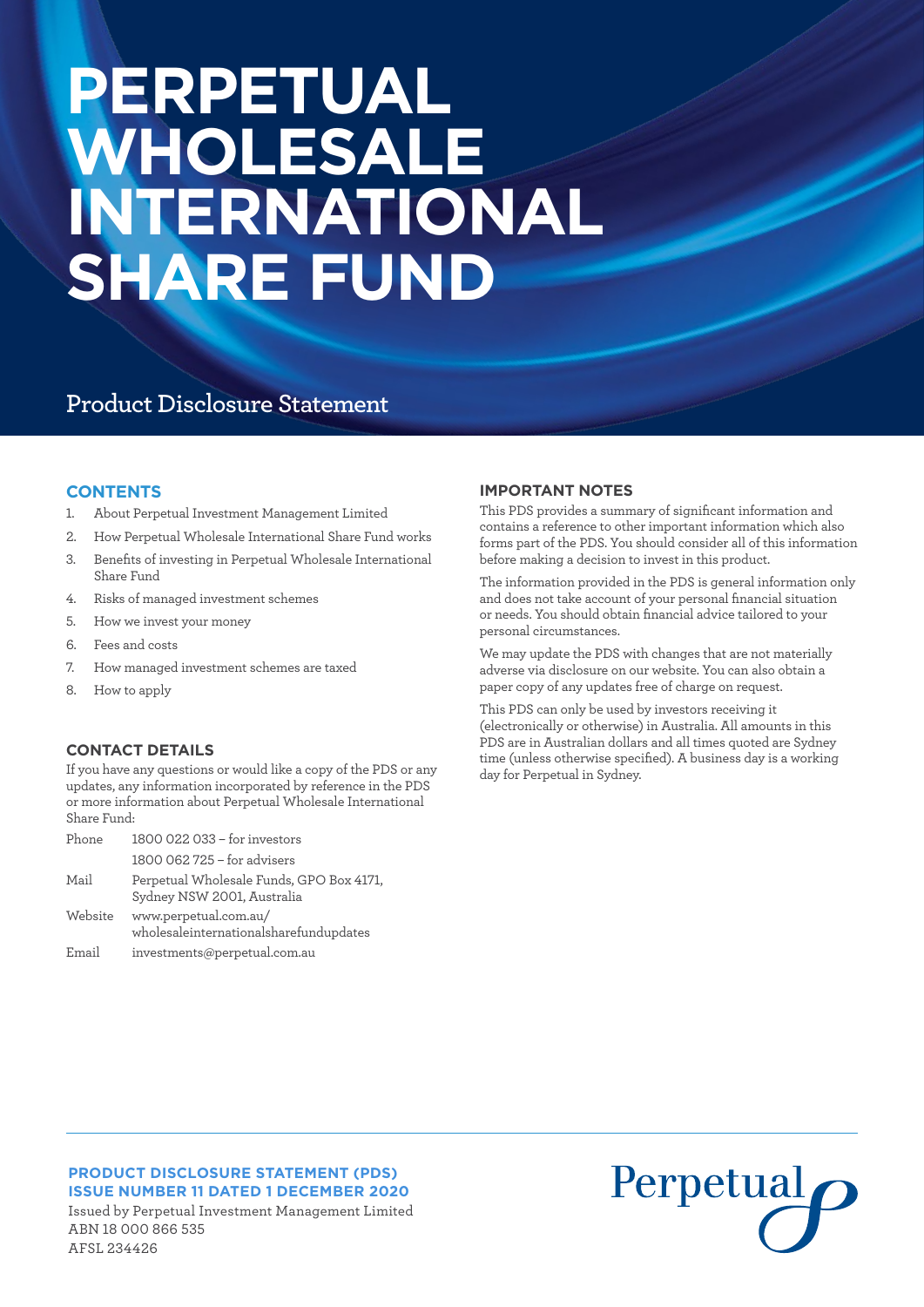#### **1. ABOUT PERPETUAL INVESTMENT MANAGEMENT LIMITED**

#### **RESPONSIBLE ENTITY**

Perpetual Investment Management Limited (PIML) is:

- the responsible entity of Perpetual Wholesale International Share Fund (Fund)
- • the issuer of units in the Fund and this PDS.

PIML is one of Australia's leading investment managers with \$29.0 billion in funds under management (as at 30 September 2020). PIML is a wholly owned subsidiary of Perpetual Limited (ABN 86 000 431 827) and part of the Perpetual Group, which has been in operation for over 130 years. By employing some of the industry's best investment specialists and applying a proven investment philosophy, PIML has been able to help generations of Australians manage their wealth.

As the responsible entity of the Fund our main responsibilities are to manage the Fund according to its constitution (copy available free of charge by contacting us) and investment policy as well as properly administering it. We have established an investment review committee to set the investment objectives, investment guidelines and investment approach for the Fund. We may change the Fund's investment policy whenever we believe it's in the best interests of investors, without prior notice.

In carrying out our duties, we are subject to the Corporations Act and must:

- • act honestly and in the best interests of investors
- • exercise care and diligence.
- Subject to the Corporations Act:
- • we're not liable to investors for any losses in any way relating to the Fund, except to the extent to which the loss is caused by our fraud, negligence or breach of trust
- our liability is limited to our ability to be indemnified out of the assets of the Fund.

#### **INVESTMENT MANAGER**

PIML has appointed Barrow, Hanley, Mewhinney & Strauss, LLC (Barrow Hanley) as the investment manager of the Fund. Barrow Hanley is a global value equity manager, founded in 1979 and based in Dallas, Texas (USA), with US\$44.58 billion in assets under management as at 30 September 2020. Barrow Hanley is a 75% owned subsidiary of Perpetual Limited and a related party of PIML. Perpetual Corporate Trust Limited (ABN 99 000 341 533, AFSL 392673) has appointed Barrow Hanley as its authorised representative (Representative number 001283250) under its Australian Financial Services Licence.

#### **2. HOW PERPETUAL WHOLESALE INTERNATIONAL SHARE FUND WORKS**

The Fund (APIR code PER0050AU) is a managed investment scheme that is registered (ARSN 091 186 837) with the Australian Securities and Investments Commission (ASIC).

The Fund commenced in April 1997.

The Fund is now **closed to new investors.**

#### **INVESTORS**

We authorise the use of this PDS as disclosure only for **additional investments** by **existing indirect investors** accessing the Fund through an investor directed portfolio service (IDPS), IDPS-like scheme, a nominee or custody service or any other trading platform authorised by PIML (collectively referred to in this PDS as a 'Service').

As an indirect investor gaining exposure to the Fund through a Service, you yourself are not an investor in the Fund. Instead, it is the Service operator, which invests for you and acts on your behalf, that has the rights of an investor. Certain provisions of the Fund's constitution are not relevant to indirect investors.

For example, indirect investors cannot attend investor meetings or transfer or mortgage units in the Fund. You can request reports on your investment in the Fund from the Service operator and you should direct any inquiries to them.

'You' or 'your' refers to indirect investors in the Fund.

When you invest in the Fund, your money is pooled with investments from other investors and used to buy assets for the Fund, which we manage on behalf of all investors. Each unit that your Service operator holds in the Fund on your behalf confers a proportional beneficial interest in the Fund. However, you're not entitled to any particular asset of the Fund and we rather than you have ownership and control over the Fund's assets, management and operation.

#### **VALUE OF YOUR INVESTMENT**

When you invest, your Service operator will be allocated units in the Fund on your behalf. The value of your investment in the Fund will vary as the Fund's daily unit price changes to reflect increases or decreases in the market value of the Fund's underlying assets.

#### **INVESTMENTS AND WITHDRAWALS**

You can invest in or withdraw from the Fund by directing your Service operator to lodge an investment application or withdrawal request, as applicable, with us.

As you are investing indirectly through a Service, you should contact your Service operator for details about your Service operator's requirements relating to the following:

- • any minimum investment and withdrawal amounts
- • processing requirements and timeframes
- • distribution payment options
- • identification verification procedures
- privacy policy.

You should also use any relevant application and other forms provided by your Service operator.

#### **HOW UNITS ARE ISSUED OR WITHDRAWN**

If our Sydney office receives and accepts an investment application or withdrawal request by 3.00pm on any business day, the investment or withdrawal will be processed using that day's entry or exit price. If received and accepted after 3.00pm, it will be processed using the next calculated entry or exit price. If it's a non-working day for Perpetual in Sydney, the investment or withdrawal will be processed using the next available entry or exit price.

The number of units issued to your Service operator is determined by dividing the investment amount by the applicable entry price. The number of units withdrawn for withdrawals is determined by dividing the withdrawal amount by the applicable exit price.

For current entry and exit prices, visit our website or contact us.

We have the discretion not to accept applications and can delay processing them if we believe that's in the best interests of investors or if required by law.

The proceeds from any withdrawal will usually be available to your Service operator within 14 business days from when we have accepted the request, given normal operating conditions, but no later than 30 days after we have accepted the request.

#### **SUSPENSION OF APPLICATIONS AND WITHDRAWALS**

In certain emergency situations that impact the effective and efficient operation of a market for an asset in the Fund or in circumstances where we otherwise consider it to be in investors' interests, we may suspend processing all applications or withdrawals for the Fund in accordance with the Fund's constitution. This means that there may be times when your Service operator on your behalf is unable to: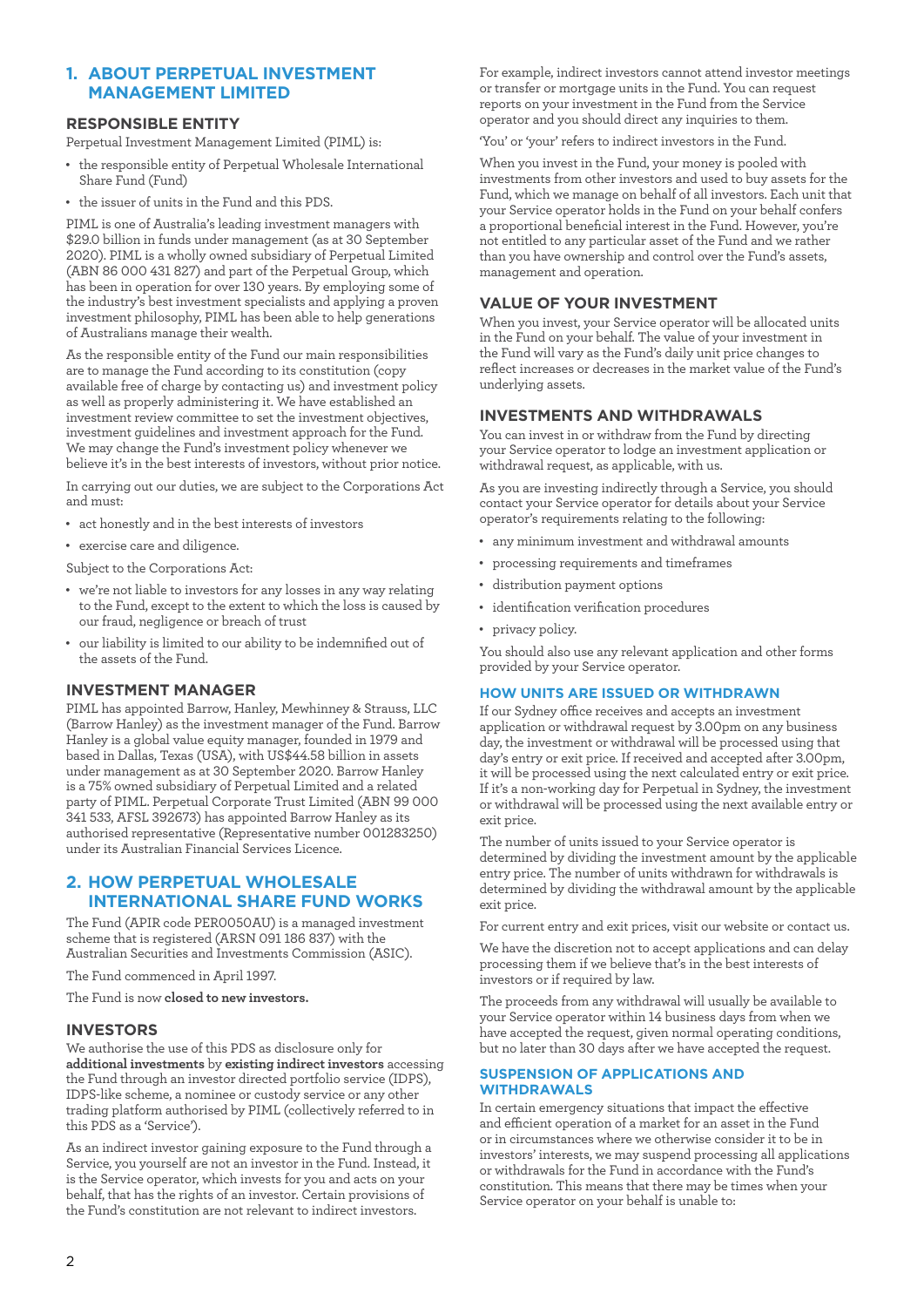- • invest additional amounts into the Fund
- • withdraw from the Fund within the usual period of 14 business days from when we accept a withdrawal request.

#### **WITHDRAWAL OF LARGE INVESTMENTS**

We can in certain circumstances also delay or stagger the payment of large withdrawal requests.

#### **DISTRIBUTIONS**

A distribution is the payment of the Fund's distributable income to investors at predetermined intervals. The distributable income may include interest, dividends, foreign income, realised net capital gains and other income. The components of a distribution will depend on the nature of the Fund's underlying assets.

The distribution amount depends on the Fund's distributable income. The amount of your distribution will be proportionate to the number of units your Service operator holds on your behalf relative to the number of units on issue at the end of the distribution period. The amount will vary and sometimes there might not be any distribution.

At the end of each distribution period, the Fund's unit price will typically fall as it is adjusted to reflect the amount of any distribution. As the distribution amount is based on the entire distribution period, the closer you invest before the end of a distribution period the greater the possibility is that you may receive back some of your capital as income in the distribution paid for that period.

Distribution of the Fund's distributable income to investors generally occurs half-yearly as at 30 June and 31 December and proceeds are generally paid to your Service operator within 21 days after the end of the distribution period. However, the Fund's constitution allows up to 90 days after the end of the distribution period.

The Fund's constitution lets us make special distributions on an interim basis without prior notice to you. Any realised net capital gains are generally included in the 30 June distribution.

You still have to pay tax on the distribution even if it is reinvested (if available) – see 'Distributions' on page 8.

We can determine to reinvest part or all of your distribution in the Fund.

As the Fund has elected into the AMIT regime, there may be implications for distributions (see 'Distributions' on page 8 for details).

#### **REGULAR REPORTING/UPDATED INFORMATION**

All reports will be sent directly to your Service operator. They will use this information to provide you with regular reporting and information to help you complete your annual income tax return. Please contact your Service operator with any investor inquiries.

You can go to our website or contact us for the latest investment returns and any other updated information in relation to the Fund. Other general information is also provided in the Fund's annual report, which is also available at our website.

As a disclosing entity, the Fund is subject to regular reporting and continuous disclosure obligations. You may obtain a copy of this information at our website, or from us, free of charge, or ASIC (where applicable).

#### **HOW UNITS ARE PRICED AND INVESTMENTS ARE VALUED**

Unit prices for the Fund are calculated by:

- • establishing the net asset value of the Fund
- for entry unit prices adding the applicable transaction costs (buy spread) to the net asset value and then dividing the adjusted net asset value by the number of units on issue to determine the entry unit price

• for exit unit prices – deducting the applicable transaction costs (sell spread) from the net asset value and then dividing the adjusted net asset value by the number of units on issue to determine the exit unit price.

We generally determine the net asset value of the Fund on each business day. Valuations may also be made when money is deposited into, or withdrawn from, the Fund. The net asset value is calculated by deducting the value of the Fund's liabilities from the value of its gross assets.

The net asset value of the Fund includes unrealised gains and losses and any income and realised gains accrued but not yet distributed. If unrealised gains are realised in the future, any assessable portion may be distributed to investors.

Investments are valued at their market value. In all cases, we determine the valuation method according to the Fund's constitution. For the Fund's investments in any other managed funds, the market value will normally be based on the exit price of the units in the underlying fund(s). We generally calculate and apply entry and exit unit prices each business day.

We can defer the calculation of unit prices where permitted by the Fund's constitution and the law. For example, if significant delays occur where an underlying fund does not calculate or provide a price, transactions requiring the purchase and/or sale of units in the Fund may not be processed until the underlying fund's unit price is determined.

A copy of our unit pricing policy, including details of any discretions that we may exercise in various circumstances, is available at our website or can be obtained free of charge by contacting us.

#### **INTEREST EARNED ON APPLICATION, WITHDRAWAL AND DISTRIBUTION ACCOUNTS**

Application money, proceeds of withdrawal requests and distribution amounts are held in trust accounts prior to being processed. A member of the Perpetual Group retains any interest earned on these accounts.

#### **3. BENEFITS OF INVESTING IN PERPETUAL WHOLESALE INTERNATIONAL SHARE FUND**

The Fund aims to provide investors with long-term capital growth through investment in quality global shares and outperform the MSCI World Net Total Return Index (\$A) (before fees and taxes) over rolling three-year periods.

#### **4. RISKS OF MANAGED INVESTMENT SCHEMES**

All investments carry risk. The value of your investment may fall for a number of reasons, which means that you may receive back less than your original investment when you withdraw or you may not receive income over a given timeframe. Before making an investment decision, it's important to understand the risks that can affect the value of your investment. While it's not possible to identify every risk relevant to investing in the Fund, we have detailed in the following table significant risks that may affect your investment. Different strategies may carry different levels of risk, depending on the assets that make up the strategy, and assets with the highest long-term returns may also carry the highest level of short-term risk due to their generally larger fluctuations in returns.

The level of risk for each person will vary depending on a range of factors including age, investment timeframe, other investments and risk tolerance. Your financial adviser can assist you in determining whether the Fund is suited to your financial needs and the level of diversification you need.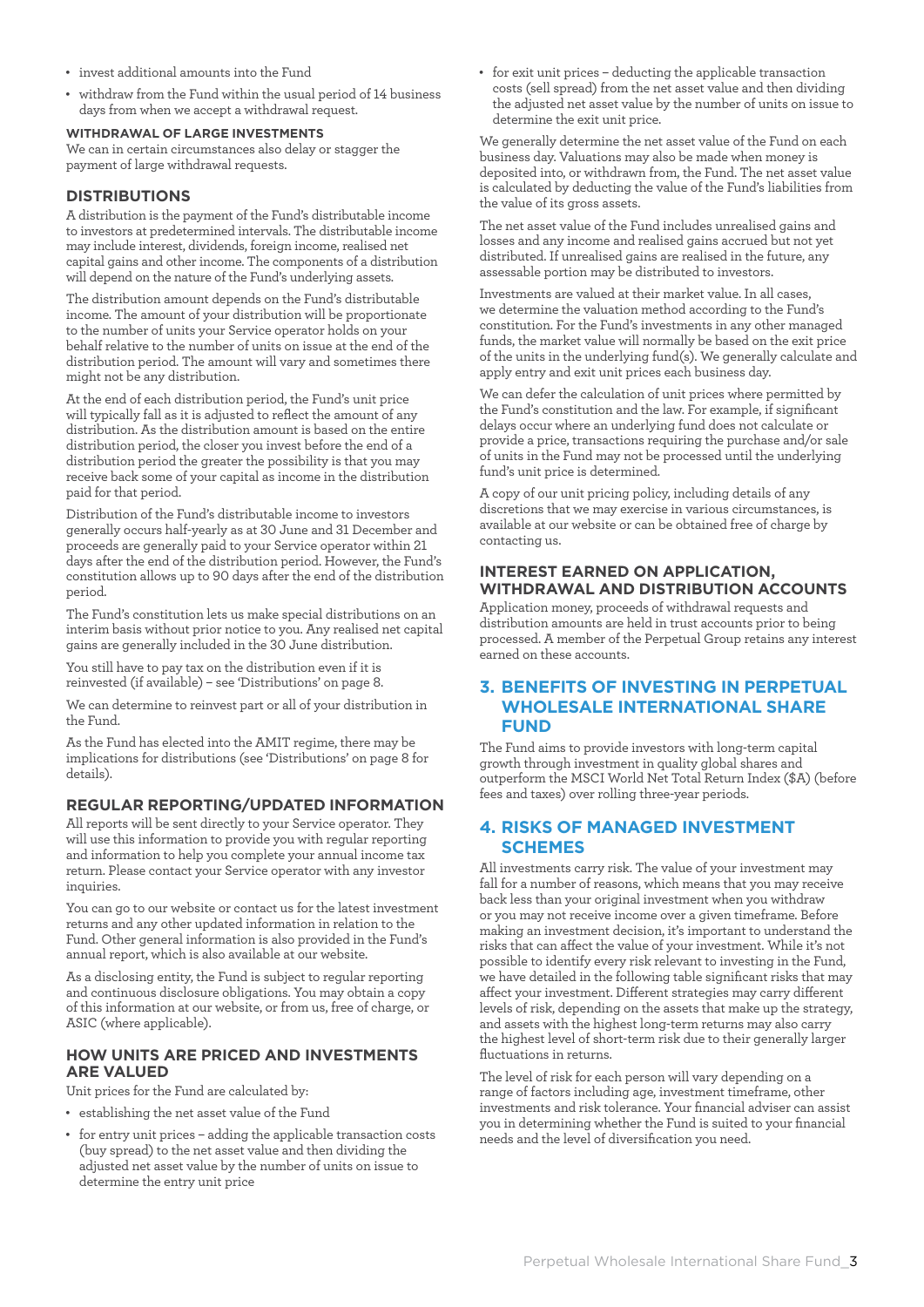Neither PIML, Barrow Hanley nor any company in the Perpetual Group guarantee that you will earn any return on your investment or that your investment will gain in value or retain its value. The level of returns will vary, and future returns may differ from past returns. Investment in the Fund is subject to investment risk, including possible delays in repayment and loss of income and capital invested.

#### **HOW THE FUND MANAGES RISK**

The investment manager aims to manage the impact of investment risks by following consistent and carefully considered investment guidelines.

Perpetual Group has policies and procedures in place to manage any conflicts of interest, which ensure that Perpetual's appointment and supervision of any related party is on arm's length terms and that any such related party performs its functions to the same standard as if the parties were not related and in the best interest of investors. SIGNIFICANT RISKS

| <b>TYPE OF RISK</b>            | <b>DESCRIPTION OF RISK</b>                                                                                                                                                                                                                                                                                                                                                                                                                                                                                                                                                             |
|--------------------------------|----------------------------------------------------------------------------------------------------------------------------------------------------------------------------------------------------------------------------------------------------------------------------------------------------------------------------------------------------------------------------------------------------------------------------------------------------------------------------------------------------------------------------------------------------------------------------------------|
| Company risk                   | When an investment in a company is made, an investor is exposed to many risks to which the company is exposed<br>and may impact the value of the security. In addition, the market price of a company's securities may fluctuate in<br>an unrelated or disproportionate way to the operating performance of the company.                                                                                                                                                                                                                                                               |
| Market and<br>economic risk    | Certain events may have a negative effect on the price of all types of investments within a particular market. These<br>events may include changes in economic, social, technological or political conditions, as well as market sentiment,<br>the causes of which may include changes in governments or government policies, political unrest, wars, terrorism,<br>pandemics and natural, nuclear and environmental disasters. The duration and potential impacts of such events<br>can be highly unpredictable, which may give rise to increased and/or prolonged market volatility. |
| Currency risk                  | For investments in international assets, which have currency exposure, there is potential for adverse movements<br>in exchange rates to reduce their Australian dollar value. For example, if the Australian dollar rises, the value of<br>international investments expressed in Australian dollars can fall. Currency management or hedging strategies<br>may not necessarily provide protection against adverse currency movements.                                                                                                                                                 |
| Liquidity risk                 | The absence of an established market or shortage of buyers for an investment can result in a loss if the holder of<br>the investment needs to sell it within a particular timeframe. This may impact the liquidity of the Fund and may<br>also result in delays in the payment of withdrawals from the Fund.                                                                                                                                                                                                                                                                           |
| Legal and<br>regulatory risk   | Changes in legislation and differences between rules (including interpretation of the law) in domestic and<br>foreign markets, including those dealing with taxation, accounting and investments, may adversely impact your<br>investment.                                                                                                                                                                                                                                                                                                                                             |
| Other<br>investment risks      | The investment professionals employed to manage the Fund may change, which may affect the future performance<br>of the Fund.                                                                                                                                                                                                                                                                                                                                                                                                                                                           |
|                                | Investing in the Fund may have a different tax outcome than investing directly because of the application of tax<br>laws to the Fund and the impact of investments and withdrawals by other investors. One result is that you may<br>receive back some of your capital as income.                                                                                                                                                                                                                                                                                                      |
|                                | Transactions may be suspended, which may result in delays in paying withdrawal requests.                                                                                                                                                                                                                                                                                                                                                                                                                                                                                               |
|                                | The Fund may be terminated.                                                                                                                                                                                                                                                                                                                                                                                                                                                                                                                                                            |
| Conflicts risk                 | Conflicts of interest may arise between related parties appointed to provide services to the Fund.                                                                                                                                                                                                                                                                                                                                                                                                                                                                                     |
| Operational and<br>cyber risks | The Fund's operations may be adversely impacted by breakdowns in internal/external administrative processes or<br>circumstances beyond our reasonable control, such as failure of technology or infrastructure, or natural disasters.                                                                                                                                                                                                                                                                                                                                                  |
|                                | Despite security measures, fraud, data loss/damage or business disruption may result from cyber threats against or<br>unauthorised infiltration of our technology systems and networks or those of our service providers.                                                                                                                                                                                                                                                                                                                                                              |

#### **5. HOW WE INVEST YOUR MONEY**

**When choosing a fund in which to invest, you should consider the likely investment return, the risk and your investment timeframe.** We recommend you consult a financial adviser for assistance in determining whether the Fund is appropriate for you.

#### **FUND INVESTMENTS**

#### **SHARES**

Shares represent a portion of ownership in a company. Shareholders can benefit if a company passes on some of its profits to them through dividends and/or from capital growth if the share price increases.

#### **CASH**

Cash investments may include bank bills, short-term deposits and money market funds which may invest in fixed income instruments and loans. Cash provides a relatively consistent rate of return in the form of regular interest payments, generally in line with short-term interest rates and is widely considered the lowest investment risk.

#### **INVESTMENT APPROACH**

The investment manager strives to achieve the above objectives by adopting a value-oriented, bottom-up investment process focused on in-depth fundamental research to identify companies that trade below their intrinsic value for reasons that they can identify, believe are temporary and have a clearly identified path to achieving fair value.

The investment manager aims to select the most attractive securities to construct a well-diversified, high active share portfolio that provides asymmetrical returns by participating in up markets while protecting in down markets. The portfolio will exhibit a clear value bias and seek characteristics such as:

- • price/earnings ratios below the market
- • price/book ratios below the market
- • enterprise value/free cash flow ratios below the market
- • dividend yields above the market.

The Fund will primarily invest in companies incorporated in developed markets and may hold up to 20% of the portfolio in companies incorporated in emerging markets.

The portfolio has no direct tobacco stock exposure.

The currency exposure in the Fund is unhedged.

#### **ENVIRONMENTAL, SOCIAL, GOVERNANCE AND ETHICAL FACTORS**

The investment manager's consideration of environment, social (which includes labour standards) and governance (ESG) factors generally does not include making ethical or moral judgements on particular practices or issues. Instead, when deciding whether to buy, retain or sell an investment, the investment manager considers those ESG risks only to the extent that they are relevant to the current or future value of the investment. However, the portfolio has no direct tobacco stock exposure.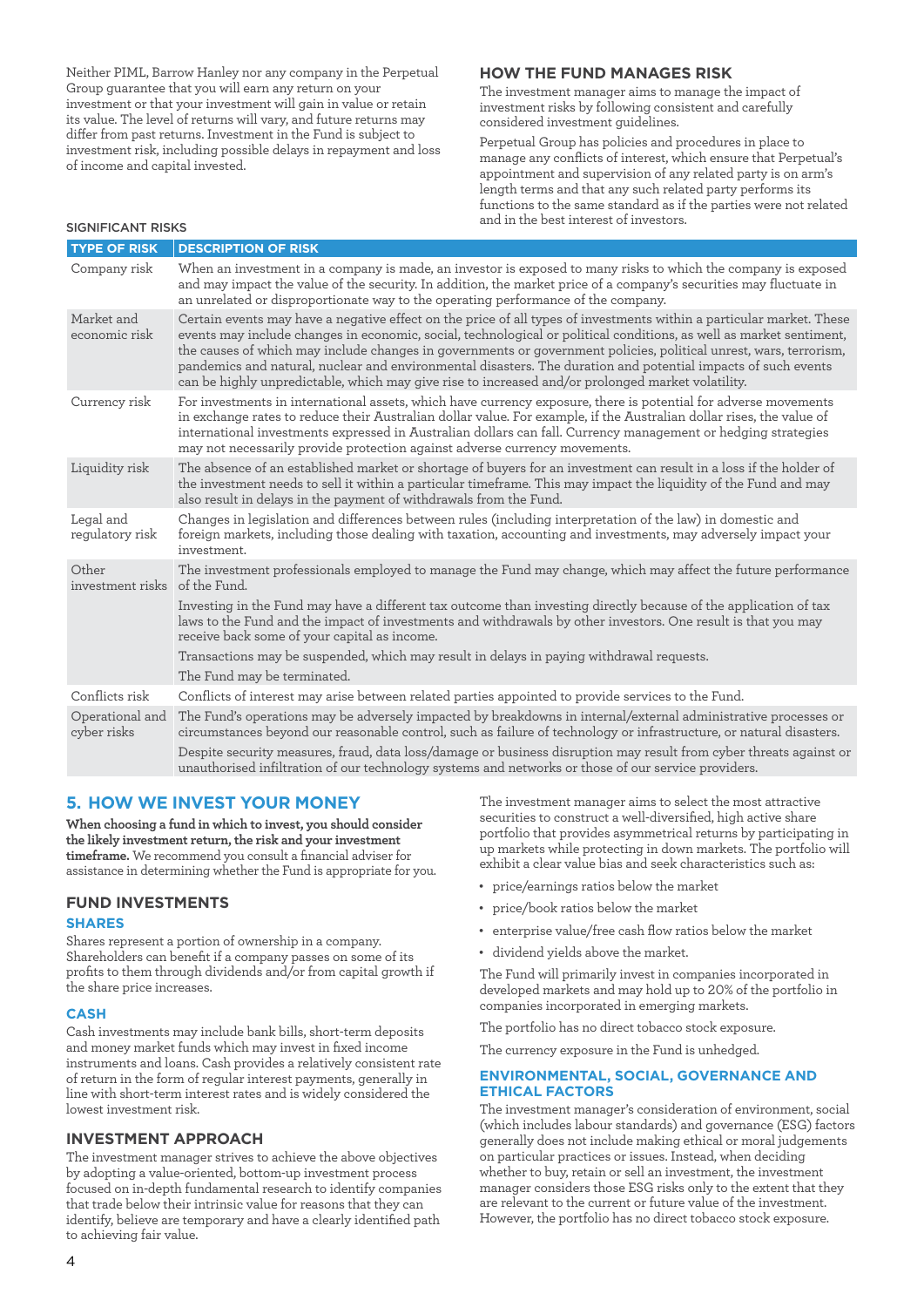#### **BORROWING**

The Fund currently doesn't intend to borrow as part of its investment strategy. However, borrowing may occur in the management of the Fund. The Fund may borrow from a variety of sources, including companies associated with the Perpetual Group (in which case the terms are set on a commercial and arm's length basis).

#### FUND PROFILE

#### **PERPETUAL WHOLESALE INTERNATIONAL SHARE FUND**

#### **Suitability**

Designed for investors with the appropriate risk level, investment timeframe and objective – see below.

#### **Risk level1**

7 – Very high

**Minimum suggested timeframe2**

Seven years or longer

#### **Investment return objective**

Aims to provide investors with long-term capital growth through investment in quality global shares and outperform the MSCI World Net Total Return Index (\$A) (before fees and taxes) over rolling three-year periods.

#### **Investment guidelines3**

| Global shares     | 95-100%  |
|-------------------|----------|
| Cash <sup>4</sup> | $0 - 5%$ |

1 The risk level represents the Standard Risk Measure (SRM), which is based on industry guidance to allow investors to compare funds that are expected to deliver a similar number of negative annual returns over any 20 year period, as follows.

| <b>RISK</b><br><b>BAND</b> | <b>RISK LABEL</b> | <b>ESTIMATED NUMBER OF</b><br><b>NEGATIVE ANNUAL RETURNS</b><br><b>OVER ANY 20 YEAR PERIOD</b> |
|----------------------------|-------------------|------------------------------------------------------------------------------------------------|
|                            | Very low          | Less than 0.5                                                                                  |
| 2                          | Low               | 0.5 to less than 1                                                                             |
| 3                          | Low to medium     | 1 to less than 2                                                                               |
| 4                          | Medium            | 2 to less than 3                                                                               |
| 5                          | Medium to high    | 3 to less than 4                                                                               |
| 6                          | High              | 4 to less than 6                                                                               |
|                            | Very high         | 6 or greater                                                                                   |

The SRM is not a complete assessment of all forms of investment risk, for instance it does not detail what the size of the negative return could be or the potential for a positive return to be less than an investor may require to meet their objectives. Further, it does not take into account the impact of administration fees on the likelihood of a negative return. Investors should still ensure they are comfortable with the risks and potential losses associated with the Fund.

The SRM for the Fund may change over time for various reasons, including as a result of reviews of the underlying capital market assumptions that are used in its calculation and future changes to asset allocations by the investment manager. Any change to the SRM at any time will be available at our website.

- 2 This is a guide only and not a recommendation. You should discuss your investment in the Fund with your financial adviser to ensure that it meets your needs.
- 3 This provides an indication of what the Fund will invest in. You can obtain information on the actual asset allocations (updated as at the end of each month) at our website or by contacting us.
- 4 Includes cash equivalents, including cash funds managed by Perpetual or other approved investments.

#### **6. FEES AND COSTS**

#### **DID YOU KNOW?**

**Small differences in both investment performance and fees and costs can have a substantial impact on your long-term returns.**

**For example, total annual fees and costs of 2% of your account balance rather than 1% could reduce your final return by up to 20% over a 30-year period (for example, reduce it from \$100,000 to \$80,000).**

**You should consider whether features such as superior investment performance or the provision of better member services justify higher fees and costs.**

**You may be able to negotiate to pay lower fees. Ask the fund or your financial adviser.**

#### **TO FIND OUT MORE**

If you would like to find out more, or see the impact of the fees based on your own circumstances, the **Australian Securities and Investments Commission (ASIC)** MoneySmart website (www.moneysmart.gov.au) has a managed funds fee calculator to help you check out different fee options.

#### **FEES AND COSTS SUMMARY**

The information in the 'Fees and costs summary' can be used to compare costs between different managed investment schemes. You should read all the information about fees and costs because it is important to understand their impact on your investment.

Fees and costs can be deducted from investment returns or from the Fund's assets as a whole.

Any additional fees that you may be charged by your Service operator for investing in the Fund via their Service should be set out in your Service operator's disclosure document.

#### FEES AND COSTS SUMMARY

| PERPETUAL WHOLESALE INTERNATIONAL SHARE FUND                                                                        |               |                                                                                                                                                                                                                                                                                                                           |
|---------------------------------------------------------------------------------------------------------------------|---------------|---------------------------------------------------------------------------------------------------------------------------------------------------------------------------------------------------------------------------------------------------------------------------------------------------------------------------|
| <b>TYPE OF FEE OR</b><br><b>COST</b>                                                                                | <b>AMOUNT</b> | <b>HOW AND WHEN PAID</b>                                                                                                                                                                                                                                                                                                  |
| ONGOING ANNUAL FEES AND COSTS                                                                                       |               |                                                                                                                                                                                                                                                                                                                           |
| Management fees and<br>costs<br>The fees and costs<br>for managing your<br>investment                               | 1.01% pa      | Management fees are<br>deducted directly from<br>the Fund's assets and<br>reflected in its daily unit<br>price.<br>We may negotiate our<br>management fee with<br>your Service operator. <sup>1</sup><br>Management costs may<br>be charged directly<br>to the Fund and/or<br>incurred indirectly in<br>underlying funds. |
| Performance fees<br>Amounts deducted<br>from your investment<br>in relation to the<br>performance of the<br>product | Nil.          | Not applicable.                                                                                                                                                                                                                                                                                                           |
| <b>Transaction costs</b><br>The costs incurred<br>by the scheme when<br>buying or selling assets                    | 0.66% pa      | All transactions costs<br>are paid out of the<br>Fund's assets and<br>reflected in its unit<br>price. This amount<br>represents net<br>transaction costs borne<br>by all investors after<br>any buy/sell spread<br>recoveries charged<br>on investor-initiated<br>transactions (see<br>'Buy/sell spread' below).          |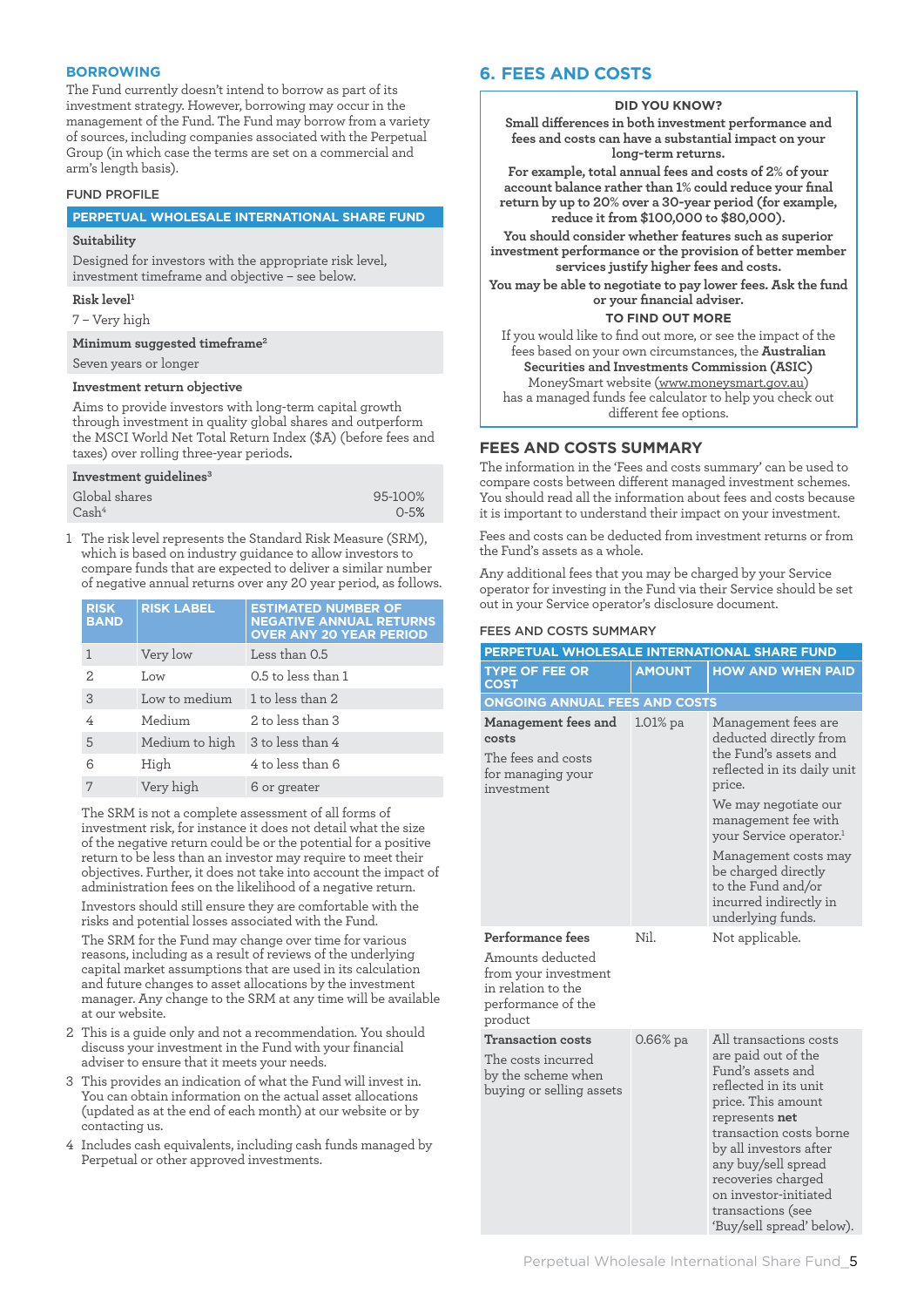#### FEES AND COSTS SUMMARY (CONTINUED)

| 30111171111<br>PERPETUAL WHOLESALE INTERNATIONAL SHARE FUND                                                                         |               |                                                                                                                                                                                                      |  |
|-------------------------------------------------------------------------------------------------------------------------------------|---------------|------------------------------------------------------------------------------------------------------------------------------------------------------------------------------------------------------|--|
| <b>TYPE OF FEE OR COST</b>                                                                                                          | <b>AMOUNT</b> | <b>HOW AND WHEN PAID</b>                                                                                                                                                                             |  |
| <b>MEMBER ACTIVITY RELATED FEES AND COSTS (fees for services</b><br>or when your money moves in or out of the product)              |               |                                                                                                                                                                                                      |  |
| Establishment fee<br>The fee to open your<br>investment                                                                             | Nil.          | Not applicable.                                                                                                                                                                                      |  |
| Contribution fee<br>The fee on each<br>amount contributed to<br>your investment                                                     | Nil.          | Not applicable.                                                                                                                                                                                      |  |
| Buy/sell spread<br>An amount deducted<br>from your investment<br>representing<br>costs incurred in<br>transactions by the<br>scheme | 0.30%/0.00%   | Estimated transaction<br>costs are allocated<br>when an investor buys<br>or sells units in the<br>Fund by incorporating<br>a buy/sell spread<br>between the Fund's<br>entry and exit unit<br>prices. |  |
| Withdrawal fee<br>The fee on each<br>amount you take out of<br>your investment                                                      | Nil.          | Not applicable.                                                                                                                                                                                      |  |
| Exit fee<br>The fee to close your<br>investment                                                                                     | Nil.          | Not applicable.                                                                                                                                                                                      |  |
| Switching fee<br>The fee for changing<br>investment options                                                                         | Nil           | Not applicable.                                                                                                                                                                                      |  |

1 See 'Differential fees' within the 'Additional explanation of fees and costs' section on this page for further information.

We may change our fees without your consent. However, we won't increase our management fee, or introduce any new fees, without giving your Service operator at least 30-days' written notice. Management costs and transaction costs may vary each year without notice.

#### **EXAMPLE OF ANNUAL FEES AND COSTS**

This table gives an example of how the fees and costs in Perpetual Wholesale International Share Fund can affect your investment over a 1-year period. You should use this table to compare this product with other products offered by managed investment schemes.

| <b>EXAMPLE - PERPETUAL</b><br><b>WHOLESALE</b><br><b>INTERNATIONAL</b><br><b>SHARE FUND</b> |       | BALANCE OF \$50,000' WITH A<br><b>CONTRIBUTION OF \$5,000 DURING</b><br><b>YEAR</b>                                                                                                                                                                                                 |  |
|---------------------------------------------------------------------------------------------|-------|-------------------------------------------------------------------------------------------------------------------------------------------------------------------------------------------------------------------------------------------------------------------------------------|--|
| Contribution<br>fees                                                                        | Nil   | For every additional \$5,000 you put<br>in, you will be charged \$0.00                                                                                                                                                                                                              |  |
| <b>PLUS</b><br>Management<br>fees and costs                                                 | 1.01% | <b>And,</b> for every \$50,000 you have in<br>the Perpetual Wholesale International<br>Share Fund you will be charged or<br>have deducted from your investment<br>\$505.00 each year                                                                                                |  |
| <b>PLUS</b><br>Performance<br>fees                                                          | Nil   | <b>And</b> , you will be charged or have<br>deducted from your investment \$0.00<br>in performance fees each year                                                                                                                                                                   |  |
| <b>PLUS</b><br>Transaction<br>costs                                                         | 0.66% | <b>And</b> , you will be charged or have<br>deducted from your investment<br>\$330.00 in transaction costs                                                                                                                                                                          |  |
| <b>EQUALS</b><br>Cost of<br>Perpetual<br>Wholesale<br>International<br>Share Fund           |       | If you had an investment of \$50,000<br>at the beginning of the year and you<br>put in an additional \$5,000 during<br>that year, you would be charged fees<br>and costs of \$835.00.*<br>What it costs you will depend on the<br>fees you negotiate with your Service<br>operator. |  |

- 1 We have assumed a constant value of \$50,000 for the whole year.
- Additional fees may apply: A **buy spread** of 0.30%, equal to \$15.00 on a \$5,000 contribution, will also apply.

#### **ADDITIONAL EXPLANATION OF FEES AND COSTS**

#### **ONGOING ANNUAL FEES AND COSTS**

The total ongoing annual fees and costs for the Fund comprises:

• management fees and costs • transaction costs.

The amounts shown in this PDS include all management fees, estimated management costs and estimated transaction costs as at the date of the PDS. Any updates from time to time, which are not materially adverse, will be available at our website.

Ongoing annual fees and costs may vary in future years. Updated details will also be available at our website each year.

### **MANAGEMENT FEES AND COSTS**

#### *MANAGEMENT FEES*

We receive a management fee of 0.99% per annum for managing your investments in the Fund. Management fees payable to the investment manager are paid out of our management fee.

#### Differential fees

We may negotiate a rebate of all or part of our management fee with wholesale clients (as defined by the Corporations Act) and employees of the Perpetual Group. The payment and terms of rebates are negotiated with wholesale clients but are ultimately at our discretion, subject to the Corporations Act and ASIC policy.

#### *MANAGEMENT COSTS*

Management costs include any expense recoveries deducted directly from the Fund and other costs incurred indirectly in underlying funds.

The Fund's estimated management costs, based on management costs incurred in the financial year ended 30 June 2020, are 0.02% per annum.

#### Operating expenses

We're entitled to charge to the Fund or be reimbursed from the Fund for any expenses incurred in the proper performance of our duties and obligations relating to the management and administration of the Fund.

There is no limit in the Fund's constitution on the amount that can be recovered for expenses that are reasonably and properly incurred.

#### *Normal operating expenses*

Normal operating expenses are those incurred in the day-to-day operation of the Fund.

We currently choose to pay normal operating expenses out of our management fee.

#### *Abnormal operating expenses*

Abnormal operating expenses aren't generally incurred during the day-to-day operation of the Fund and aren't necessarily incurred in any given year. They're due to abnormal events like the cost of running an investor meeting, or legal costs incurred by changes in the Fund's constitution.

Any abnormal operating expenses charged to the Fund will be an additional management cost for the relevant year.

#### Indirect management costs

The Fund may invest in assets directly or in other Perpetual managed funds that have compatible investment objectives and authorised investments.

The following applies where the Fund invests into an underlying fund.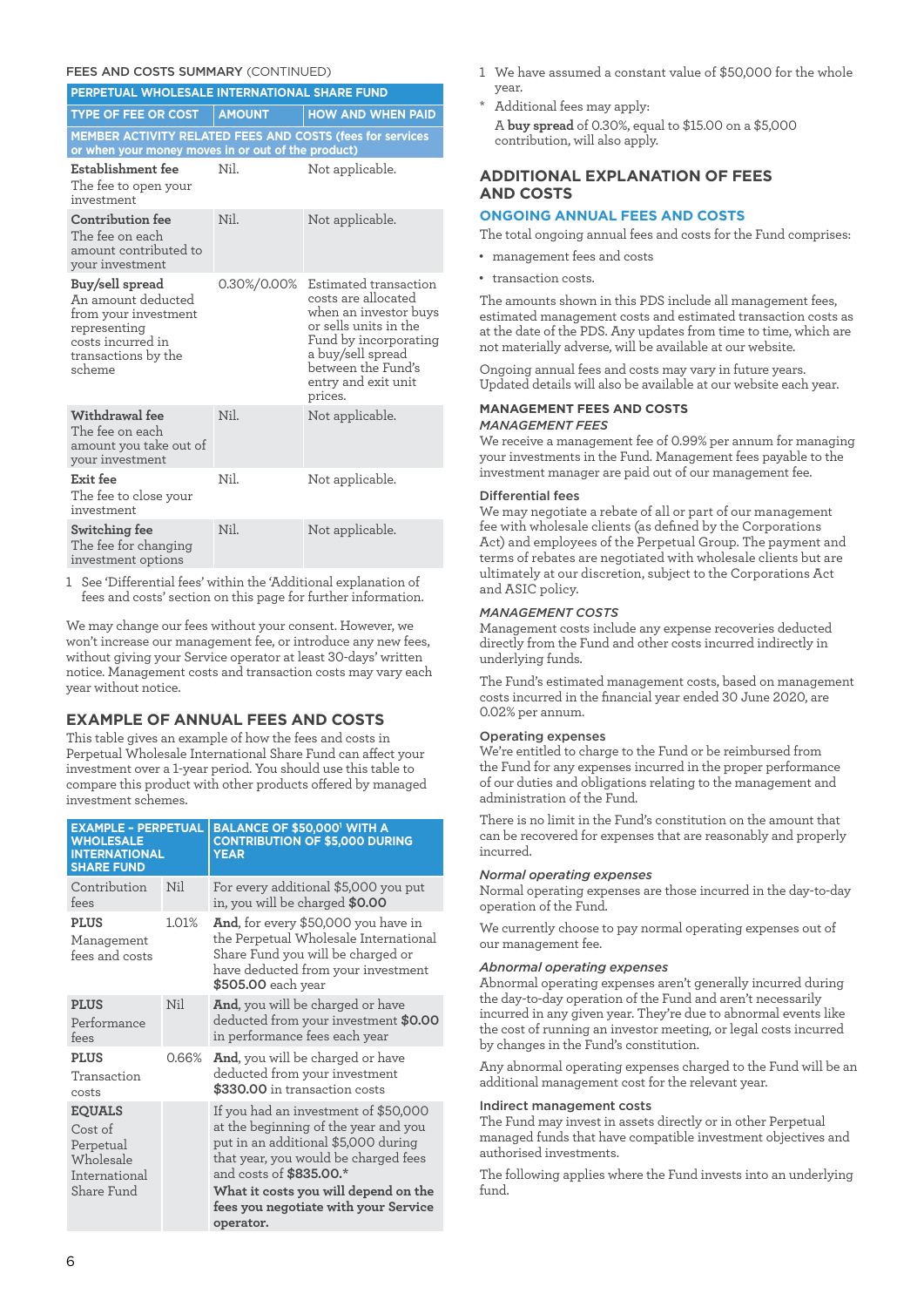#### *Management fees and costs in underlying funds*

Managers of underlying funds will generally charge a management fee for their services. These fees will be deducted from the underlying funds and reflected in their unit price. Perpetual, however, will compensate the Fund for these amounts so they are not an indirect management cost to you.

Managers of underlying funds may also charge expense recoveries to their underlying funds, which will usually be deducted from the assets of the underlying funds and reflected in their unit price, and/or the underlying funds themselves may incur indirect costs. If charged, these amounts will usually be an indirect management cost to you.

#### **TRANSACTION COSTS**

In managing the investments of the Fund, transaction costs such as brokerage, settlement costs, clearing costs and government charges may be incurred in the Fund's investment portfolio, or when the Fund experiences cash flows in or out of it.

When the Fund incurs transaction costs from changing its investment portfolio, they are paid out of the Fund's assets and reflected in its unit price.

Estimated transaction costs that are incurred because investors buy or sell units in the Fund are also paid from the Fund's assets, but they are recovered from those transacting investors by the transaction cost allowances that are included in the calculation of the Fund's entry and/or exit unit prices, as described under 'Buy/sell spread' below.

Net transaction costs after any buy/sell spread recoveries charged on investor-initiated transactions, as shown in the 'Fees and costs summary' on page 5, are a cost to all investors in a Fund.

Transaction costs may vary from year to year without notice to investors.

The following annual transaction cost information for the Fund based on the most recently completed financial year, which forms part of the PDS, is publicly available at our website or can be obtained free of charge by contacting us:

- • estimated total **gross** transaction costs
- estimated transaction costs recovered by buy/sell spreads on investor-initiated transactions
- • estimated **net** transaction costs borne by all investors (the estimated percentage by which the Fund's investment return has been reduced by transaction costs not recovered by buy/sell spreads).

#### **MEMBER ACTIVITY RELATED FEES AND COSTS**

#### **BUY/SELL SPREAD**

Estimated transaction costs are allocated when an investor buys or sells units in the Fund by incorporating a buy/sell spread between the Fund's entry and exit unit prices, where appropriate. This aims to ensure that other investors aren't impacted by the transaction costs associated with a particular investor buying or selling units in the Fund. We have discretion to waive the buy/sell spread on applications or withdrawals where no transaction costs are incurred.

The buy/sell spread is an additional cost to you and will impact the return on your investment. The spread is based on our estimates of the average transaction costs incurred by the Fund. However, it is not a fee paid to us and is retained in the Fund to cover the actual transaction costs as they are incurred.

Estimated transaction costs, which are used to determine the buy/sell spread, are reviewed regularly. Consequently, the buy/sell spread current as at the date of this PDS, as shown in the 'Fees and costs summary' table on page 6, may change (increase or decrease) during the life of this PDS. The current buy/sell spread for the Fund at any time (as amended), which forms part of the PDS, is publicly available at our website or can be obtained free of charge by contacting us.

Goods and services tax (GST) is not applicable to any buy/sell spread when you buy or sell units in the Fund.

#### **FURTHER INFORMATION ABOUT FEES AND COSTS**

#### **PERFORMANCE FEES**

If the Fund ever invests into an underlying fund where the manager charges a performance fee based on the investment performance of their underlying fund, any performance fees payable will generally be deducted from the underlying fund and reflected in its unit price. If charged, any such performance fees will be an additional cost to you.

#### **BORROWING COSTS**

Whilst we currently choose to pay normal operating expenses out of our management fee, if the Fund incurs any incidental borrowing costs for short-term operational purposes, these costs may be paid out of the Fund's assets and reflected in its unit price. Any borrowing costs are additional to the management fees and costs shown in the 'Fees and costs summary' on page 5.

#### **MAXIMUM FEES AND CHARGES**

The Fund's constitution allows us to charge maximum fees as outlined in the table below.

| <b>FEE OR COST</b> | <b>MAXIMUM</b>                          |
|--------------------|-----------------------------------------|
| Contribution fee   | 4% of the investment amount             |
| Withdrawal fee     | 2% of the withdrawal amount             |
| Management fee     | 2.040% pa of the Fund's net asset value |
| Expense recoveries | Unlimited                               |

Amounts disclosed are inclusive of GST.

#### **TAX**

Tax information, including GST, is set out on page 8.

#### **ADVISER REMUNERATION**

*FINANCIAL ADVISER COMMISSIONS*

No commissions are paid to your financial adviser.

#### *OTHER BENEFITS*

As a result of your investment in the Fund your financial adviser and/or Service operator may receive other non-monetary benefits (where allowed by law), which are not an additional cost to you.

#### **PLATFORM ADMINISTRATION PAYMENTS**

We may make payments to platform providers for administrative services associated with distributing the Fund on their investments menu (where allowed by law). These payments may help them recover their costs incurred in establishing the Fund on their menu and certain other marketing and distribution costs. If these payments are made, they are not paid by you or the Fund, but rather they are paid by us.

#### **BENEFITS RECEIVED**

As a result of brokerage paid by the Fund, we may receive benefits such as investment research, which we may use for any investment purpose, including for the Fund.

#### **FURTHER INFORMATION**

The Fund's latest annual transaction costs and current buy/sell spread details, which form part of this PDS, are publicly available at our website or can be obtained free of charge by contacting us.

You should read the important information about transaction costs and buy/sell spread before making a decision. Go to www.perpetual.com.au/ wholesaleinternationalsharefundupdates.

The material relating to fees and costs may change between the time when you read this PDS and the day when you acquire the product.